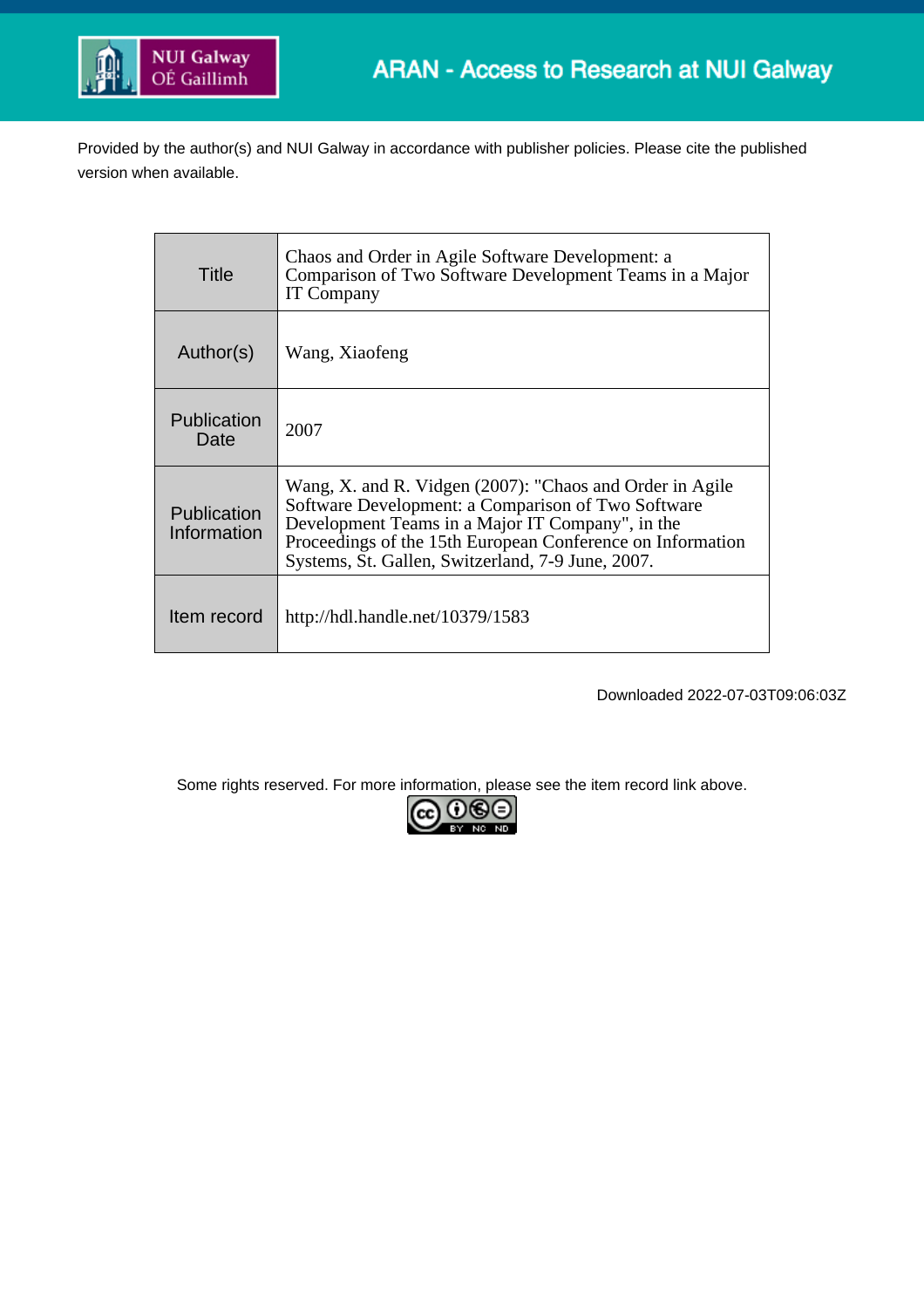# ORDER AND CHAOS IN SOFTWARE DEVELOPMENT: A COMPARISON OF TWO SOFTWARE DEVELOPMENT TEAMS IN A MAJOR IT COMPANY

Xiaofeng Wang, Lero, University of Limerick, Limerick, Ireland, xiaofeng.wang@ul.ie Richard Vidgen, University of Bath, Bath, BA2 7AY, UK, mnsrtv@management.bath.ac.uk

### Abstract

*Agile methods have emerged and become popular over last few years as a response to shortcomings of the waterfall process model. However, agile processes are stamped by some as chaotic processes and are placed in opposition to waterfall approaches. This paper uses the edge of chaos concept from complex adaptive systems theory as a theoretical lens to analyse the roles of structure and planning in the software development process. The software development processes of two teams in a major IT company, on of whom uses agile methods and the other a waterfall approach, are presented and the project structure and planning process of each is highlighted then compared. Our research finds that structure and planning are essential to agile processes and take different forms from the waterfall model. Contrary to the belief that agile software development may be chaotic we conclude that it is possible that the waterfall method may be chaotic due to prescribed rather than effective structures.* 

*Keywords: Agile Processes, Agile Methods, Complex Adaptive Systems, the Edge of Chaos, Structure, Planning*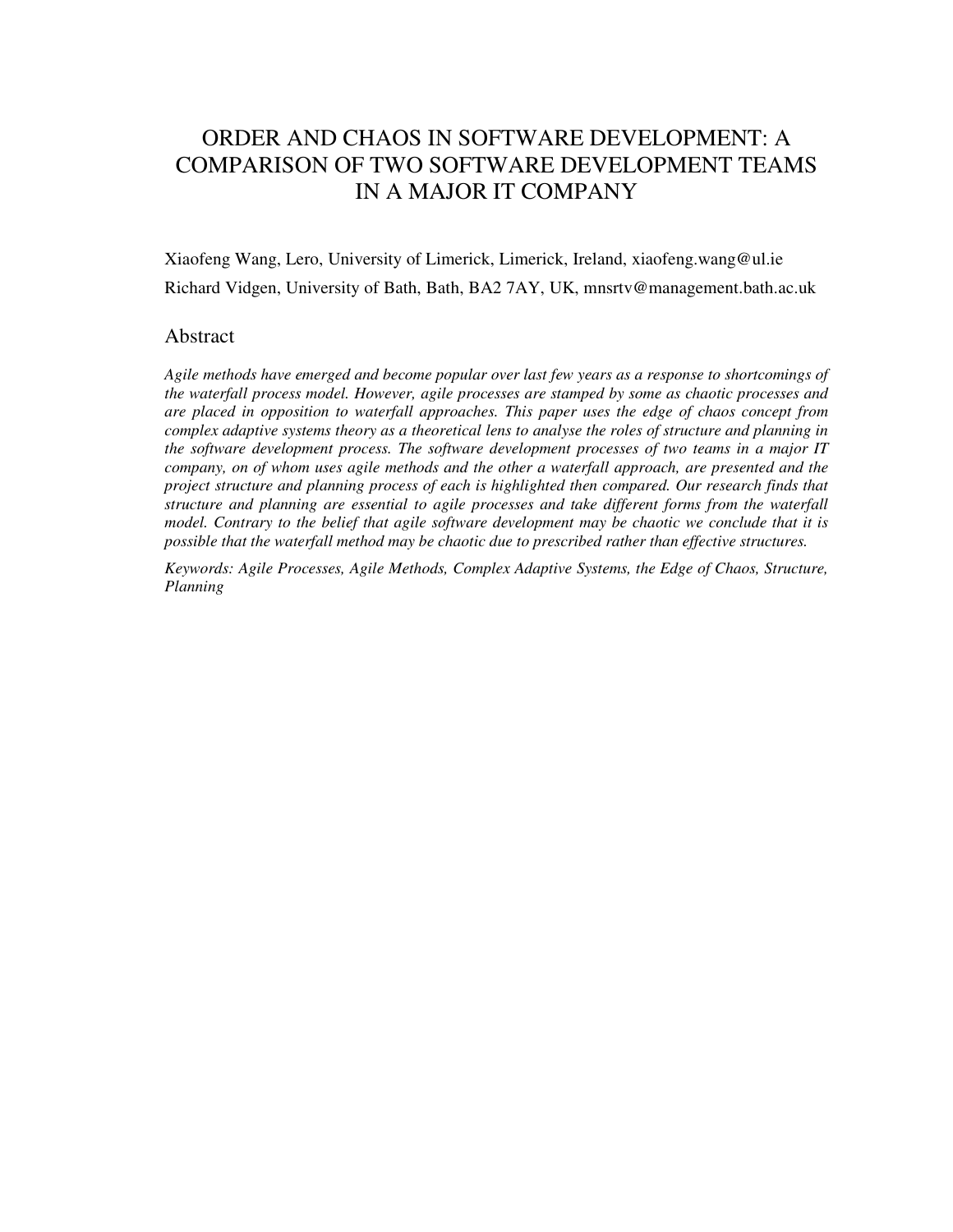## **1 INTRODUCTION**

Software development has long been considered demanding due to the inherent complexity of software products and the consequent problematics of the development process (Brooks 1987). It becomes even more challenging in an unpredictable and constantly changing business environment. Traditional software development approaches, characterized by a linear waterfall lifecycle, are considered incapable of handling this complexity (Highsmith 2002) and in the past few years, agile software development has emerged as a promising solution to the problem of software development complexity. Various agile methods have been proposed and some have gained great attention in the software engineering community, especially eXtreme Programming (XP) (Beck & Andreas 2004) and Scrum (Schwaber & Beedle 2002). However, since they came into being as a response to the failure of waterfall approaches and downplay the importance of a formal process and planning, agile methods have been pushed to the opposite of waterfall approaches (Boehm 2002) and considered generators of chaos (Rakitin 2001). But is chaos really a proper metaphor for agile processes, that is, software development processes applying agile methods?

This paper sets out to shed some lights on this question. Our objective is to provide a better understanding of the nature of agile processes, which can in turn benefit the effective application of agile methods in software development. To this end, our study draws on complex adaptive systems (CAS) theory, which can provides valuable insights to understand complex systems, adaptation and related issues (Anderson 1999). CAS theory has been applied in management and the study of organizations (Brown & Eisenhardt 1998, Haeckel 1999, Mitleton-kelly 1997, Stacey 2003). It has also been used to study agile software development (Augustine et al. 2005, Meso & Jain 2006, Vidgen & Wang 2006). In particular, this paper uses the idea of the "edge of chaos" from CAS theory to study the software development process. This paper is based on our empirical study of two software development teams in the same division of a major IT company, one of them applying an agile methodology, XP, the other using the waterfall approach. Both software development processes are analysed using the lens of the "edge of chaos", which is part of a broader CAS-based conceptual framework (Vidgen & Wang 2006). The paper is organized as follow. Section 2 introduces an ongoing debate about agile methods and waterfall approaches. The edge of chaos concept is elaborated in Section 3. In Section 4 the two cases are presented and compared, and the findings are summarized. Then Section 5 discusses the findings and their implications for software development using the notion of the edge of chaos. The last section concludes the paper and indicates future research.

## **2 WATERFALL VS. AGILE: AN ONGOING DEBATE**

Early software development often took place in a rather chaotic and haphazard manner, relying entirely on the skills and experience of the individual staff members performing the work. The waterfall model is the earliest method of structured system development and is widely used to counteract the ad-hoc development of software (Avison & Fitzgerald 2003a). The waterfall model is a linear process model that advocates using extensive planning, upfront and in detail, to make development a predictable activity (Boehm 2002). Although it is widely used and considered a dominant approach, it has been criticized in recent years. Avison and Fitzgerald (2003b, p.34) give a list of criticisms of the waterfall model, among which are instability and lack of control, perhaps to the surprise of those who believe that the waterfall model provides a basis for a predictable and controllable process.

An alternative model of software development process to the waterfall is the iterative model. The basic idea of the iterative model is to develop a software system incrementally, so allowing the developer to take advantage of what was being learned during the development of earlier, incremental, deliverable versions of the system (Basili & Turner 1975). Having a history arguably as long as the waterfall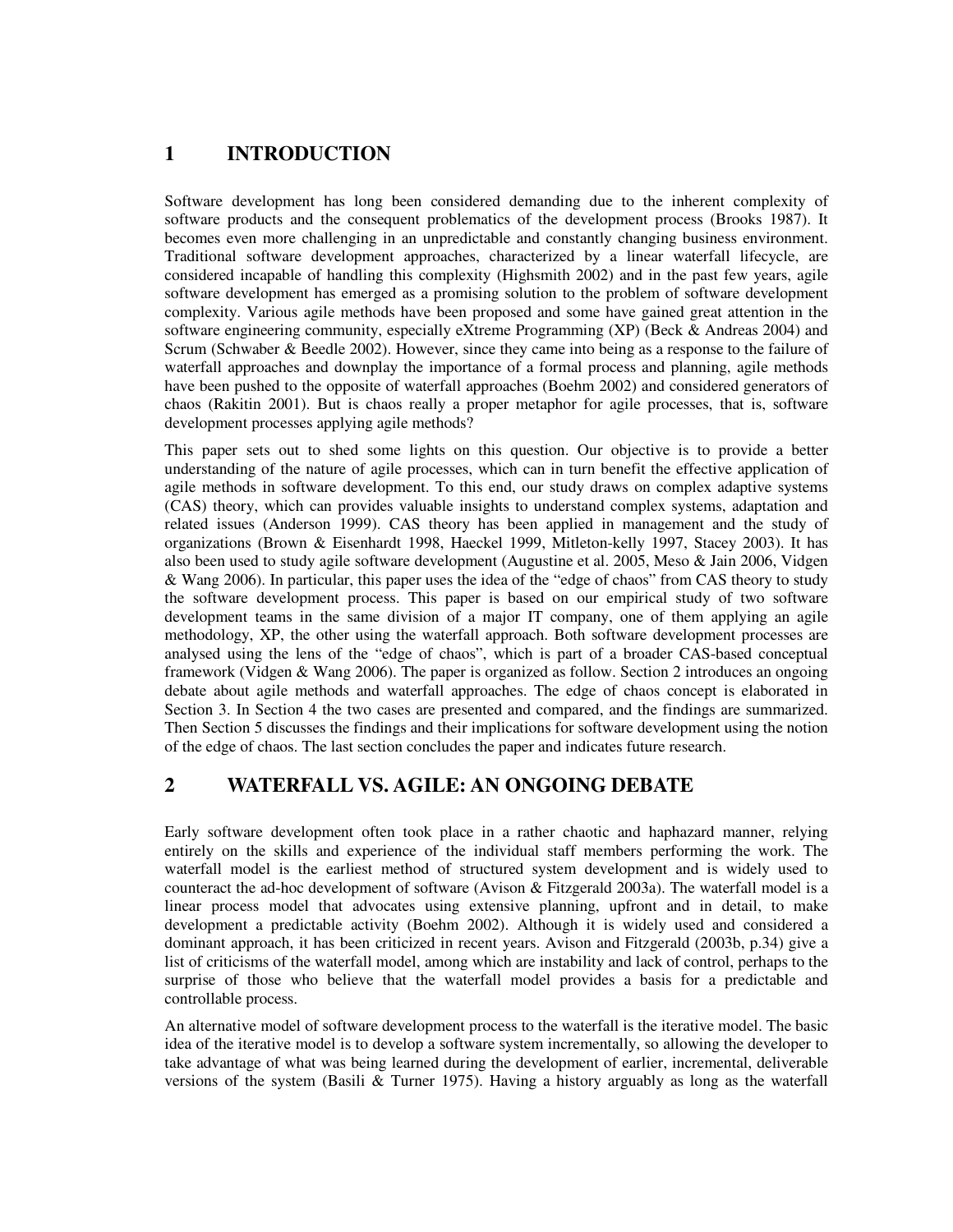approach (Larman & Basili 2003), the iterative model has gone through several cylces of popularity and has recently gained new momentum in the agile software development movement. A set of "lightweight" software development methods have emerged in the past several years as a response to the rapidly changing world and the inefficiency of conventional "rigorous" software development methodologies (Highsmith 2002). XP and Scrum are the most popular ones. The proponents of agile methods argue that software development is not a mechanistic defined process, but an organic empirical one (Schwaber 1996), as a consequence, the belief of complete pre-knowledge and control of the process embedded in the traditional methodologies is unrealistic. "In chaotic environments, success is accidental" (Highsmith 2000, p. 29). They question the values of detailed planning over the entire lifespan of a project, precise prediction and rigid control strategies characterized in the waterfall model, and advocate more subtle ways, "to bound, direct, nudge, or confine, but not to control" (Highsmith 2000, p. 40). The values and principles behind various agile methods have been summarized and explicated in the agile manifesto (http://www.agilemanifesto.org): individuals and interactions over processes and tools; working software over comprehensive documentation; customer collaboration over contract negotiation; responding to change over following a plan. The agile manifesto acknowledges that there is value in the terms on the right (e.g., processes and tools) but places greater value and emphasis on the terms on the left (e.g., working software).

Although the proponents of agile methods have demonstrated the successful application of their respective methods (Beck & Andres 2004, Highsmith 2000, 2002, Schwaber & Beedle 2002), scepticism and criticism have been raised around agile values and practices. Rakitin (2001) argues that process, documentation, user contract and planning are essential in software development, whereas agile values, such as people interaction and responding to change, reflect a hacker culture which allows people to irresponsibly write code and have no respect for engineering discipline. His "hacker interpretations" of the Agile Manifesto puts agile methods at the opposite polar of process and discipline, and regards agile values as chaos generators. In the same vein, in their book titled "Extreme" Programming Refactored: The Case Against XP", Stephens and Rosenberg (2003) doubt both XP practices and the philosophy behind XP and try to restore the values of documentation, upfront planning and design in software development. Boehm (2002) notices that many agile advocates also consider the agile and plan-driven software development methods to be polar opposites. Baskerville (2006, p. 113) suggests that this polar view is due to the fact that, in the attempt to clarify what agile really means, "authorities seeking to describe agile software development methods often cast about for its opposite. These opposites are sometimes called 'disciplined' approaches or 'plan-driven' approaches". While Boehm (2002) attempts to synthesize the two opposites thus implicitly taking an either/or approach and admitting that planning is not an inherent part of agile processes, Baskerville (2006, p. 113) doubts this dichotomy and puts forward the question "But is agility really the opposite of discipline and planning"? Following Pettigrew et al. (2003) we will recast the either/or as a both/and. In the following section we draw on the edge of chaos concept in CAS theory to provide a new angle to understand agile processes.

## **3 SOFTWARE DEVELOPMENT AS STRUCTURED CHAOS**

According to Gell-Mann (1995), when something is in complete order or complete disorder, the effective complexity is zero. Effective complexity can be high only in a region intermediate between total order and complete disorder. This critical zone is called "the edge of chaos", where "the components of a system never quite lock into place, and yet never quite dissolve into turbulence, either" (Waldrop 1994, p. 12). Stacey (2003) terms it bounded instability, that is, stable and unstable at the same time. It is stable in the sense that the system shows patterns of behavior and the possibility space of the system's states can be depicted using fine detail in the short term, but unstable in the sense that the path which the system will follow is uncertain and unpredictable in the long term. McKelvey (forthcoming) suggests that, in the context of organizations, it is better to think of a "region of emergent complexity" rather than an "edge of chaos". This region lies between stasis and chaos and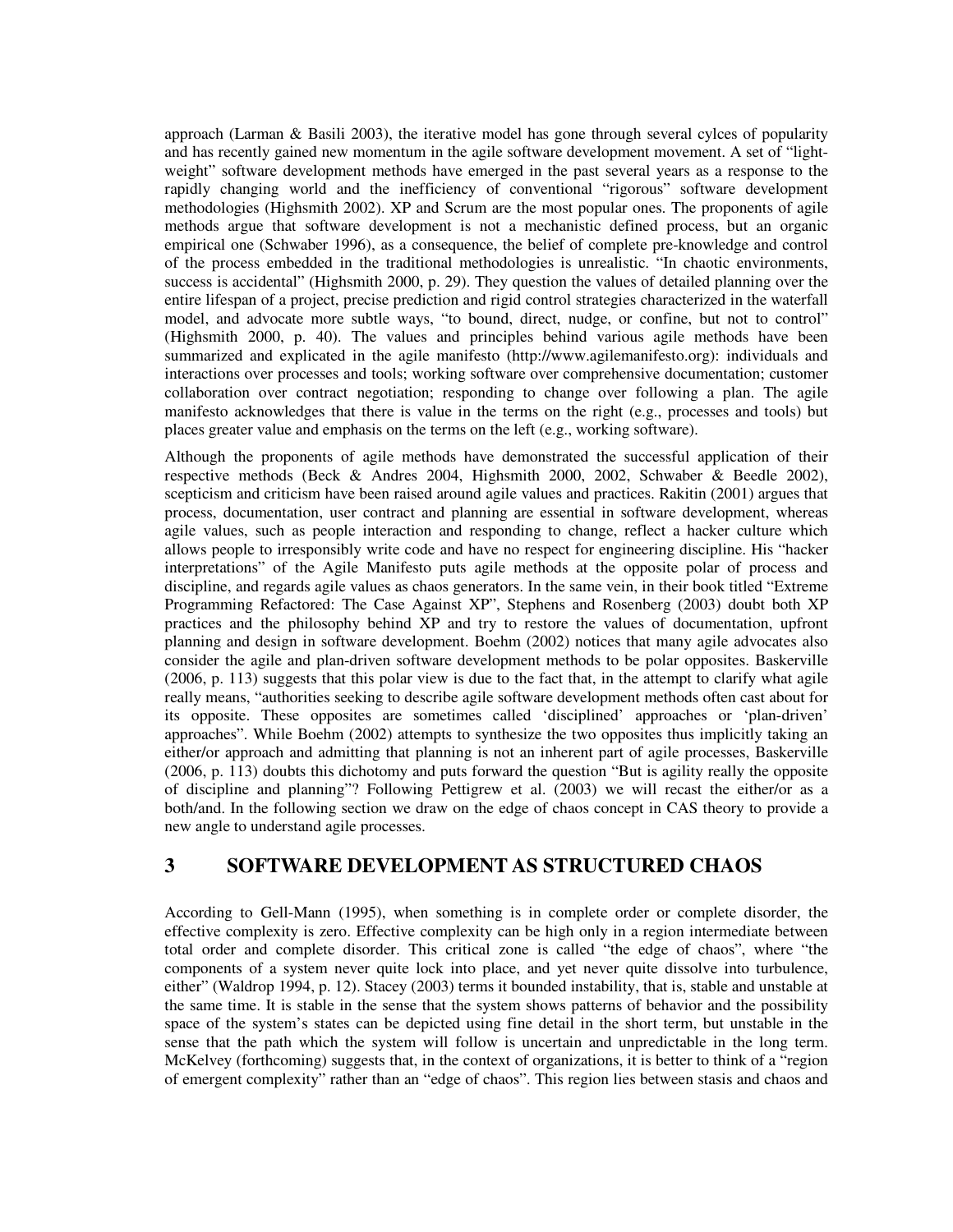is defined by two critical values. If an organization falls below the first critical value because it exhibits minimal response to addressing the adaptive tensions it faces then order will prevail. If the organization over-responds to its adaptive tensions, for example, by initiating too many change programmes too quickly, then it may exceed the second critical value and chaos will ensue.

Why would organizations poise at the edge of chaos (or the region of emergent complexity)? Because it is where all the really interesting behaviour occurs in a system, "where life has enough stability to sustain itself and enough creativity to deserve the name of life"(Waldrop 1994, p. 12). The edge of chaos provides organizations "with sufficient stimulation and freedom to experiment and adapt but also with sufficient frameworks and structure to ensure they avoid complete disorderly disintegration" (McMillan 2004, p. 22), and "gives them a selective advantage: systems that are driven to (but not past) the edge of chaos out-compete systems that do not" (Anderson 1999 citing Kauffman 1995). According to Stacey (2003, p. 262), the dynamic in this region should be understood as a "dynamic of paradox, that is, simultaneous stability and instability, which is a requirement for the emergence of novelty".



*Figure 1. The agile/edge of chaos conceptual framework* 

Agile processes have been viewed as chaotic processes by some, as reviewed in Section 2, which put agile methods and the waterfall model on the opposites of a spectrum of increasing emphasis on structure and planning. However, according to the spectrum from order to chaos with the transit zone the edge of chaos - somewhere in the middle (Figure 1), it can be argued that, to be responsive to change, to be adaptive and innovative, agile processes should not be chaotic, rather, they should poise at the edge of chaos. Too little structure and the software development project will exceed the second critical value and fall into chaos - Brown and Eisenhardt (1998) identify the warning signs as a rulebreaking culture, loose structure and chaotic communication. Too much structure and the project will fall below the first critical value and into bureaucracy (the warning signs being a rule-following culture, rigid processes and structures, and channelled communication). In the next section, the software development processes of two teams from the same division of a major IT company are presented and compared to illustrate our understanding of agile processes.

## **4 A COMPARISON OF TWO TEAMS**

The case studies reported here follow an interpretive research approach which is considered appropriate and beneficial for our study. Semi-structured interviews using open-ended questions have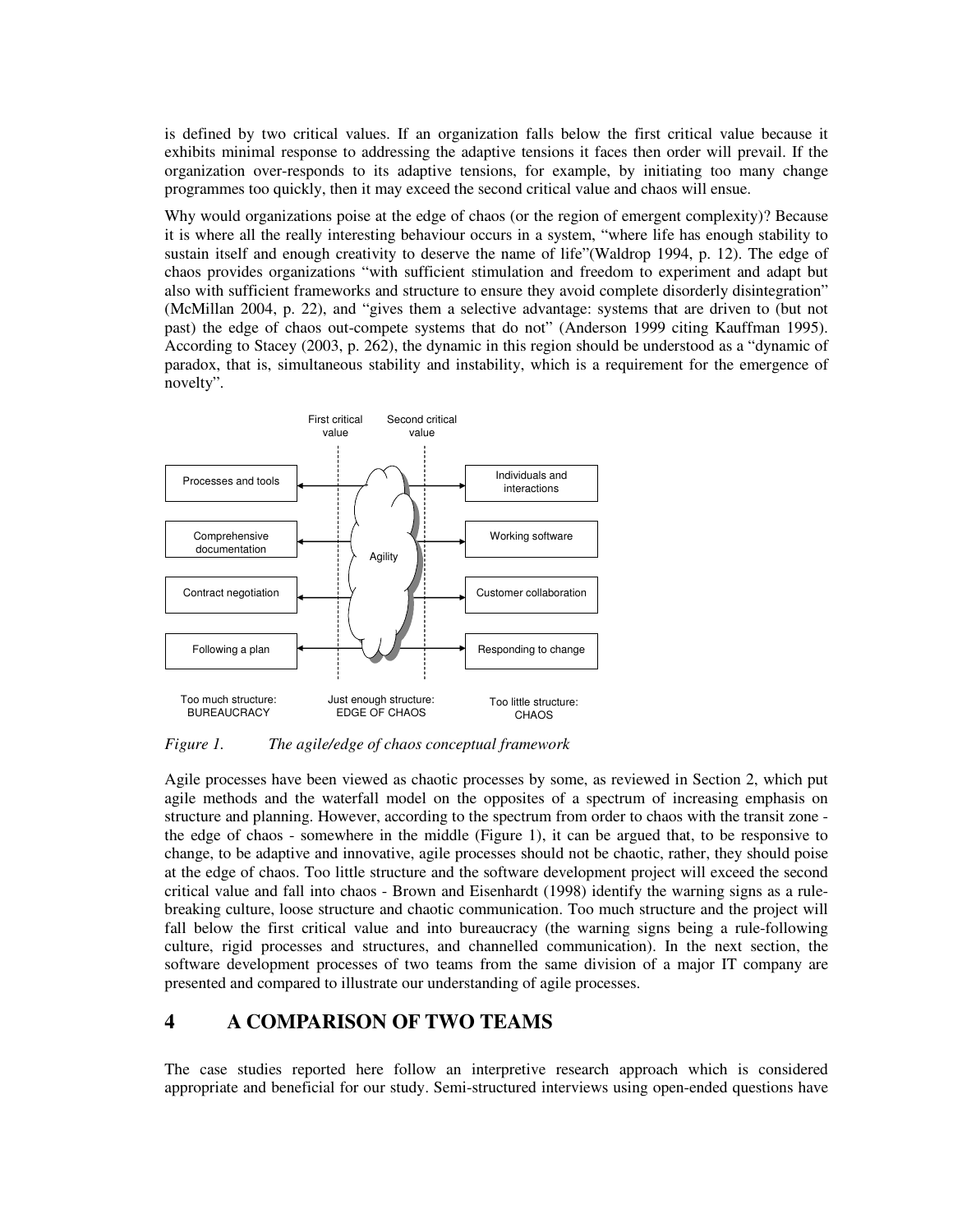been conducted to collect data on the organization of software development process. Documentation review and non-participative observation have been used as complementary data collection methods. A theoretical framework based on CAS theory (Vidgen and Wang 2006) has acted as a sensitising device in the process of data collection and later analysis.

### **4.1 Organizational context**

The two cases are two software development teams (Teams A and B for the purposes of anonymity) in the same division of a major IT company. The company is considered to be a hierarchical and bureaucratic organization by the interviewees. Agile methods have not been formally introduced to all development teams, but some teams have been using XP for several years. Team A is one of them and the earliest to adopt XP. In contrast, Team B apply the waterfall model which has been used in the company for a long time and which the senior management of the company has pushed down a directive to use. This directive has been shielded by the management of the division, especially the people manager who is directly in charge of Team A and B, so that Team A can continue to use XP. The head of the division is keen to try agile methods and has been supportive to the teams using agile methods, but expressed the feeling of being afraid of losing control over these teams, whereas the people manager who has direct knowledge of the development processes of the teams believes that teams using agile methods are actually more predictable.

|                            | Team A                                                                                                                                                                                                    | Team B                                                                                                                                                                                                                  |
|----------------------------|-----------------------------------------------------------------------------------------------------------------------------------------------------------------------------------------------------------|-------------------------------------------------------------------------------------------------------------------------------------------------------------------------------------------------------------------------|
| Development<br>methodology | XP (eXtreme Programming)                                                                                                                                                                                  | The waterfall approach mandated by<br>the company                                                                                                                                                                       |
| Development tools          | Java and VB based tools                                                                                                                                                                                   | $C++$ based tools                                                                                                                                                                                                       |
| Team composition           | 7 developers (among whom 1)<br>$\bullet$<br>project manager, 1 team lead and<br>1 technical lead)<br>1 test manager<br>٠<br>1 onsite customer<br>٠                                                        | 5 developers (among whom 1 project)<br>manager)                                                                                                                                                                         |
| Project                    | Redeveloping a legacy system<br>$\bullet$<br>Web application hosted on the<br>٠<br>servers of the company<br>The nature of the system is very<br>$\bullet$<br>much GUI-driven (Graphic User<br>Interface) | A rolling project<br>٠<br>Backend service residing on and<br>٠<br>assessing customer computing<br>environment<br>The nature of the system is a<br>٠<br>command-line package )therefore<br>limited interface with users) |
| Customer                   | Customer service organizations of the<br>company who then deal with external<br>customers                                                                                                                 | Field service engineers of the<br>company who in turn deal with<br>external customers                                                                                                                                   |

The profiles of the two teams are as shown in Table 1.

*Table 1. The profiles of the two software development teams* 

### **4.2 The software development processes of the two teams**

In our study we adopt a broad definition of the software development process. It is not only a framework for the tasks and series of steps that are required to build the software (Pressman 1997), but also incorporating people that build the software and tools that support development work and the interactions among people (Schach 1998). But for the purpose of the paper we concentrate on the structure of and planning in the processes.

*4.2.1 The software development process of Team A*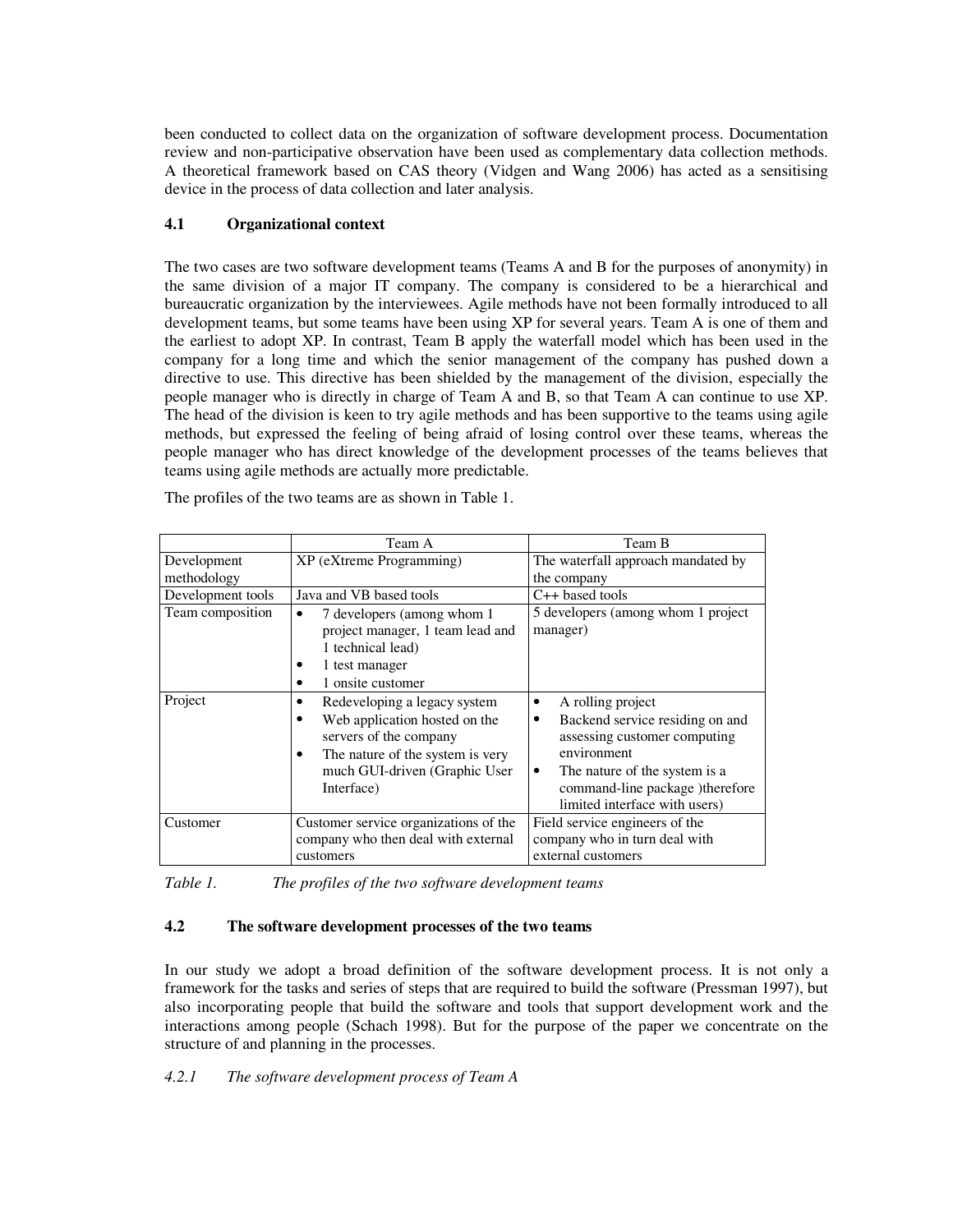The software development process of Team A is illustrated in Figure 2.

#### (1) The project cycle

At the beginning of the project, the onsite customer collects initial user requirements by workshopping for a piece of functionality and elaborates them with the team. When the team start to develop that piece, the customer goes on to define other requirements. So the requirement gathering starts at the beginning of the project but goes along in parallel with the development throughout the whole project. After the initial scoping phase, the project manager, team leads, onsite customer and business sponsors have a release planning meeting in which the areas that need to work on are decided and the requirements are broken down into user stories. A user story should have four attributes: it has business value, it can be estimated, it can be tested, and it acts as a token for a conversation. It is not intended to be a definitive definition of a requirement. Although there are no intermediate releases during the project as mandated by the business, several release planning meetings have been held to review the initial plan and the focuses of the next iterations. After a release planning meeting, the team begin the iterations. All code is developed in iterations (see "The iteration cycle"). When development work is completed, the system goes into testing. Since the team do not deliver to a live environment at the end of each iteration, an overall test called regression test is run on the complete system. Then the build is deployed in the live environment for customers to do field testing and eventually use the system. At the end of the project a postpartum meeting is held to address wider issues including the connection of the development team with support and how the team interface with other groups.



*Figure 2. The software development process of Team A* 

#### (2) The iteration cycle

The team uses two-week iterations, as suggested by XP, and generally do not change the length of the iterations. An iteration begins with an iteration planning meeting in which all the team participate, including the onsite customer and the test manager, to determine what the team do in the next two week period. The onsite customer introduces each user story and the team discuss them in enough detail to provide an estimate of effort required. The estimates are expressed in "perfect engineering days", i.e. 8 hours devoted to the problem at hand with no interruptions. A user story can be as small as 0.25 perfect engineering day, but no bigger than 4. Any user story with an estimate bigger than 4 is considered a sign of it not being at the right level of granularity. The development team inform the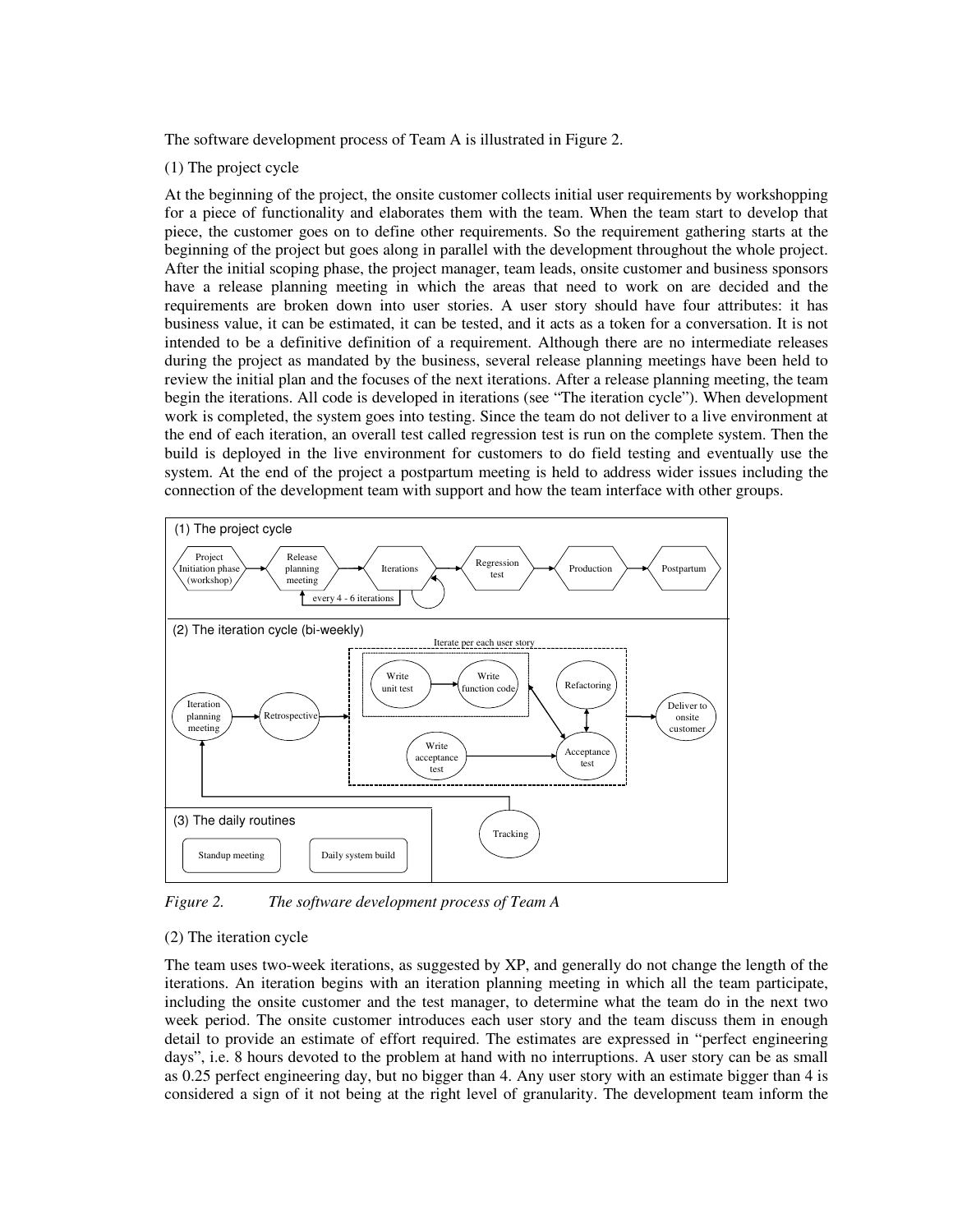customer of the velocity, i.e. the number of perfect engineering days of work that the team can complete for the current iteration. The customer then prioritises the user stories to be completed in that iteration, and ensures that the total estimates for all stories in the iteration are less than or equal to the team's velocity. The user stories that need to be implemented in the iteration are written on quarter A4-sized paper cards and stuck on the cubicle walls, which serve as story boards. In principle the user stories are not allowed to change during an iteration, but the team do adjust the user stories according to suggestions from the customer. After the planning meeting, the team generally run a retrospective to review the process used during the previous two weeks. The team provide feedback on the process under three categories: (a) keep these - things that worked well throughout the iteration; (b) problems issues with the process identified during the iteration; and (c) try these - suggestions to alleviate the issues identified in (b) or things that would improve the process. The onsite customer participates in the retrospective of the team as well. She is involved in every step of the development process and gets the opportunity and flexibility to steer the software.

The team lead tracks the progress on the stories twice per iteration. The tracking involves asking each story owner to estimate the amount of time spent on a story to date and the amount of time remaining. The information is then fed back to the next iteration planning meeting to determine the actual velocity of the team in that iteration.

The team adopt a test first development pattern. Developers write a test for a piece of function before writing the code to implement that function. Each user story has a set of acceptance tests associated with it. While the developers implement user stories, the test manager and the customer are writing the acceptance test scripts. When a user story is implemented, it can be tested without delay and most bugs caught by testing can be fixed within the iteration.

#### (3) The daily routines

The team have a stand-up meeting everyday at 10 o'clock. All participate in the meeting, including the onsite customer. The team members report the progress and issues of the work from the previous day and quickly go through the work of the day. Another routine is daily system build. It is required that all code will be checked in to the code base at least daily. Before checking code in, all unit tests for that code must pass. The system is built automatically on build machines and deployed to the test server at least once a day. The deployment is available for the onsite customer to review the ongoing functionality and to assess it.

### *4.2.2 The software development process of Team B*

The software development process of Team B is illustrated in Figure 3. Generally the team deliver a new major version of the product within 12 months. At the beginning of the project, in the conception and scoping stages, the project manager does a high level brainstorming with clients over what needs to be done for the next 12 months, and get a high level view of what are the major deliverables. These are the overall business requirements which do not involve input from the developers. The business requirements are broken down into product requirements with more technical details in the analysis stage. The project manager then consults the team members for assigning development tasks and works out a work schedule for the whole project. A task generally takes no less than 1 day but no more than 5 days, except for a very predictable piece of work which may have an estimate of up to 3 weeks. The work schedule has been reviewed and updated by the project manager a couple of times during the project.

Since changes happening to the project come frequently from management level, such as organizational changes and project cut or scope changes, which demand the team to terminate the project and quickly deliver something, the team have twisted the waterfall process and evolved a phased approach. Instead of having one big construction (coding) phase, they break it up into several 4 to 6-week phases. Each phase is composed of a set of mini-waterfall steps, including analysis, design, coding and testing. The most crucial blocks of work are put in early phases and packaged in a self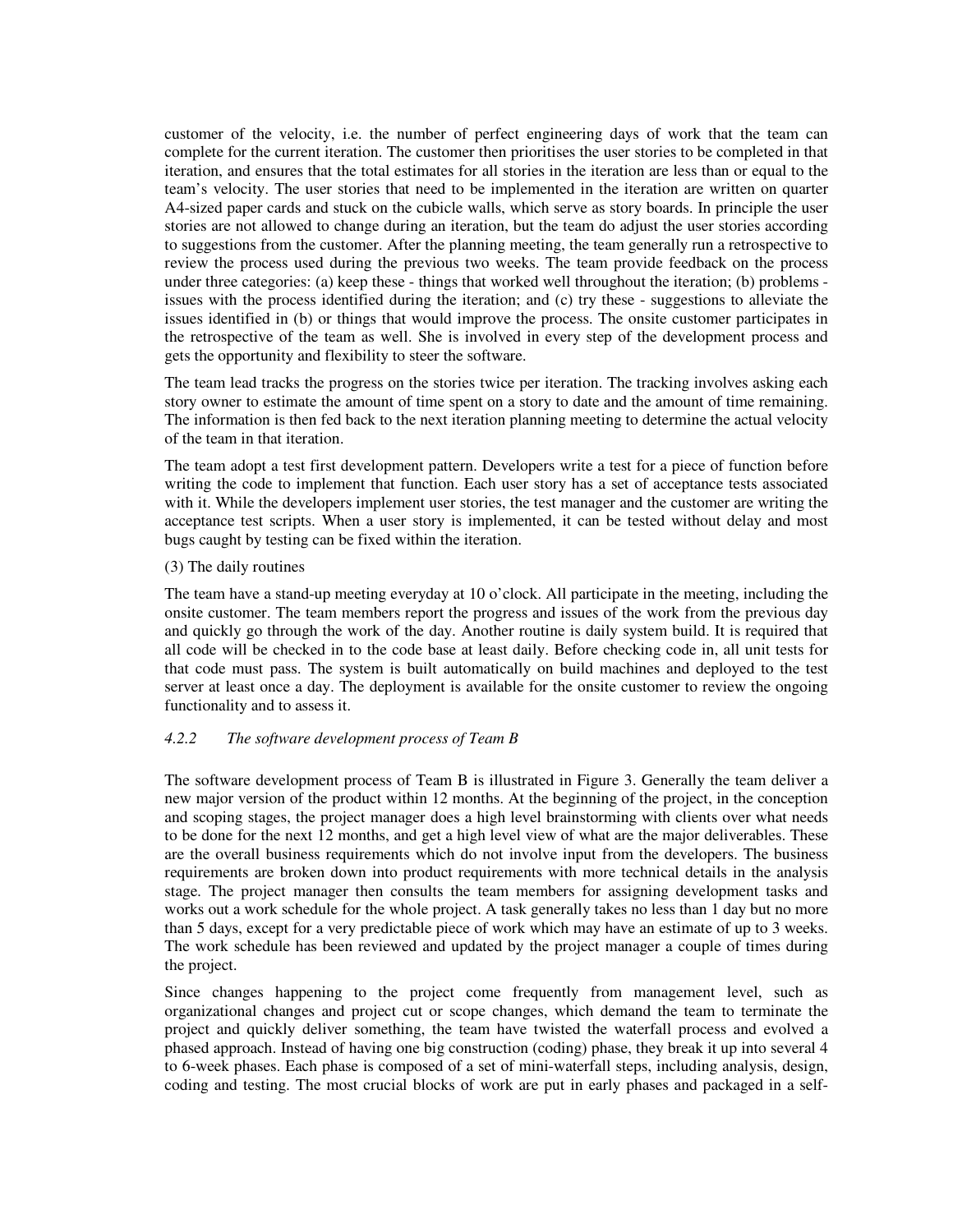contained way that, though the team do not actually deliver anything to the customer at the end of a phase, if something happens and the team have to make release, they would be able to do so.

After development phases are completed, a long test stage will follow – up to 10 weeks with accordingly high costs. After the system is deployed, a postpartum is held at the end of the project to review all the issues in the project. Everyone on the project and any other key parties participate in the meeting, including the people manager.



*Figure 3. The software development process of Team B* 

Certain types and amount of documents are produced at the end of each stage and need to be signed off by the senior architects and the people manager. These documents are tokens that are used to get through the gateways from one stage to the next. A change control mechanism is used for significant changes either to the scope or to the schedule of the project. The project manager needs to fill out a change request and get it signed out by the people manager and the senior architects before the team can implement the change. Depending on where the project is, the team have meetings at different frequency. They formally meet once every 2 or 3 weeks in the middle of a design phase. During the intensive test phase, they meet formally every few days. There are no daily routines in the team's development work.

#### **4.3 A comparison of the two processes**

#### *4.3.1 Structure*

In the case of Team A, the team members believe they have a formal process and there is a structure in the process, which brings a sense of certainty to the team. The formality and structure come from the routines in the process, such as 2-week iterations, iteration planning meetings, retrospectives and stand-up meetings. The test first coding pattern is also a routine that the team members stick to:

*"There's a structure there and I like it, and kind of you know what's ahead of you." (Team A)* 

*"I suppose it's kind of formal process, you know, that's the difference, you have a form.* [but waterfall is not formal?] *it's not, I mean, it's do the work, test it, and leave it, really it isn't." (Team A)*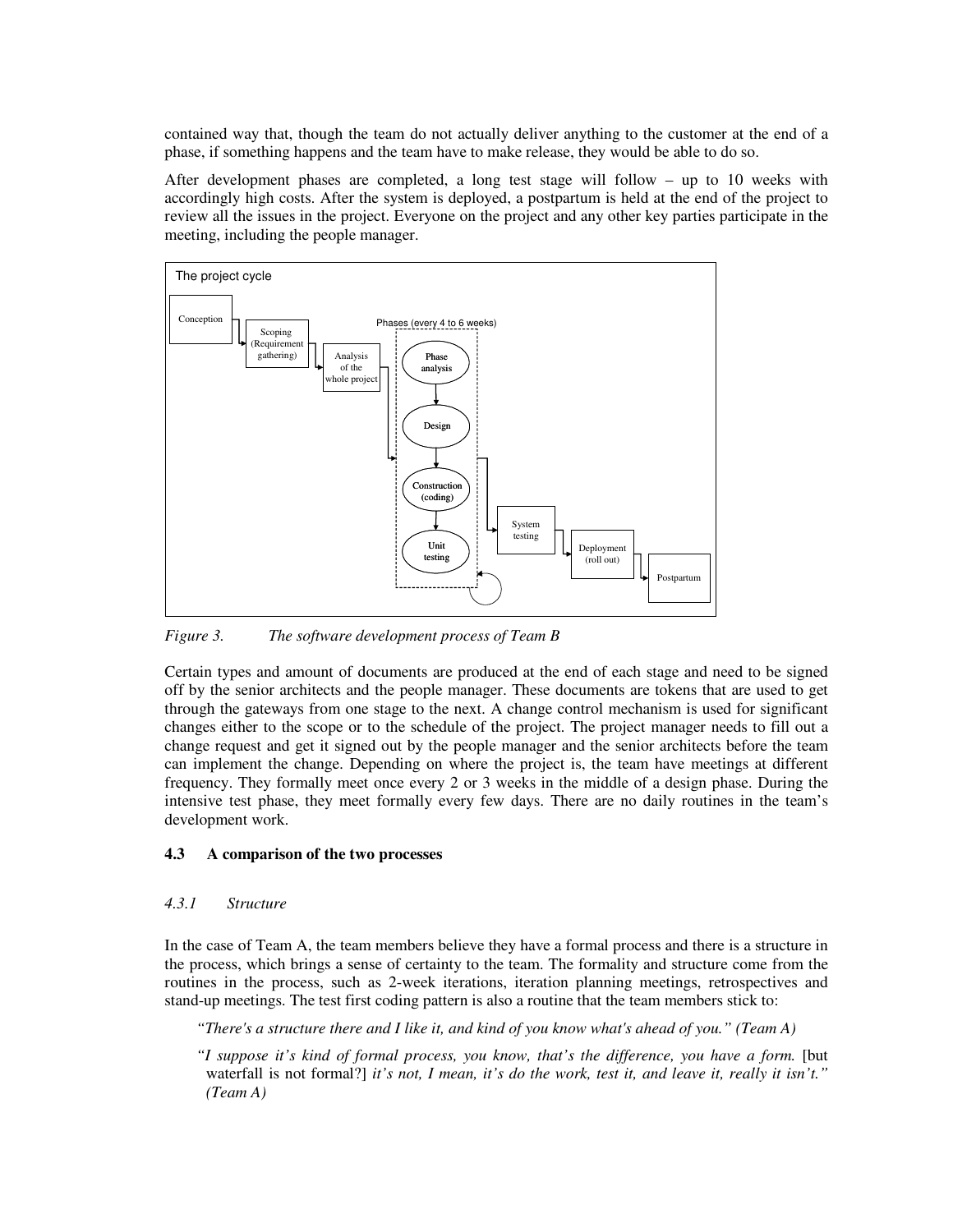*"You can not be so flexible that things are chopping and changing every single day… We have to be rigid in order to be agile." (Team A)* 

Meanwhile, Team A periodically review their process to avoid process rigidity or deterioration. It is considered essential for agile processes by the team:

*"You don't have an agile process unless you have it (the retrospective) … that constant review process, you know, from planning point of view helps us to maintain the sustainable pace." (Team A)* 

The routines and the frequent retrospectives make the process internalised in the minds of the team members:

*"I suppose people know the process, in this case so, you know, keep stand-up meetings or keep onsite customers, which were sort of things inside on your own …" (Team A)* 

In the case of Team B, in contrast, the team members have no clear awareness of the process they are using, neither do they care about it. It is seen as imposed by the management. No retrospective regarding process has ever been conducted.

 *"I mean we don't concern as much the process … maybe the project manager, I should say he knows more about the approach, me personally I just yeah I have a task, I implement it, that's it." (Team B)* 

The officially signed-off documentation plays the role of gateways in the process of Team B, and is the main source of formality of the process. There are no built-in routines in the process, rather, the team members have a negative opinion on routines.

 "[Do you have daily meetings?] *No. I wouldn't like them anyway, daily*. [You know the other team they have daily meeting?] *They're losing precious time. When they could be coding they are having meetings." (Team B)* 

*4.3.2 Planning* 

In the case of Team A, they have several release planning meetings in the course of the project where they make a sketchy plan for a period of 4 to 6 iterations. Then they have a detailed plan for each 2 week iteration at the iteration planning meeting. The daily stand-up meeting functions as a quick steering of their daily work:

*"We did have a lot of focus on planning, but we had a very fluid plan, fluid in the sense in that the plan changed from iteration to iteration." (Team A)* 

The team do not follow plans rigidly. The release plans are reviewed regularly and the execution of iteration plans are tracked for the purpose of improving the team's ability of planning:

*"What you find in your initial plan is that, as you work on stories, other stories come out that things keep added, particularly, this is actually a quite complex project …" (Team A)* 

Since Team A work on short iterations and break down the user requirements to a fine level of granularity (no bigger than 4 perfect engineering days), they can plan their work for each iteration accurately and in detail.

*"I find the XP estimation would be better. It's down to more detail, it's down to the actual day … is actually taking them to a level that's typically not going to in the waterfall approach." (The people manager)* 

In the case of Team B, planning is an important activity at the beginning of the project and is time consuming. The plan covers the whole lifespan of the project. The work schedule as a result is considered the most important document by the project manager and meant to be followed. It has been only reviewed twice during the 12-month project.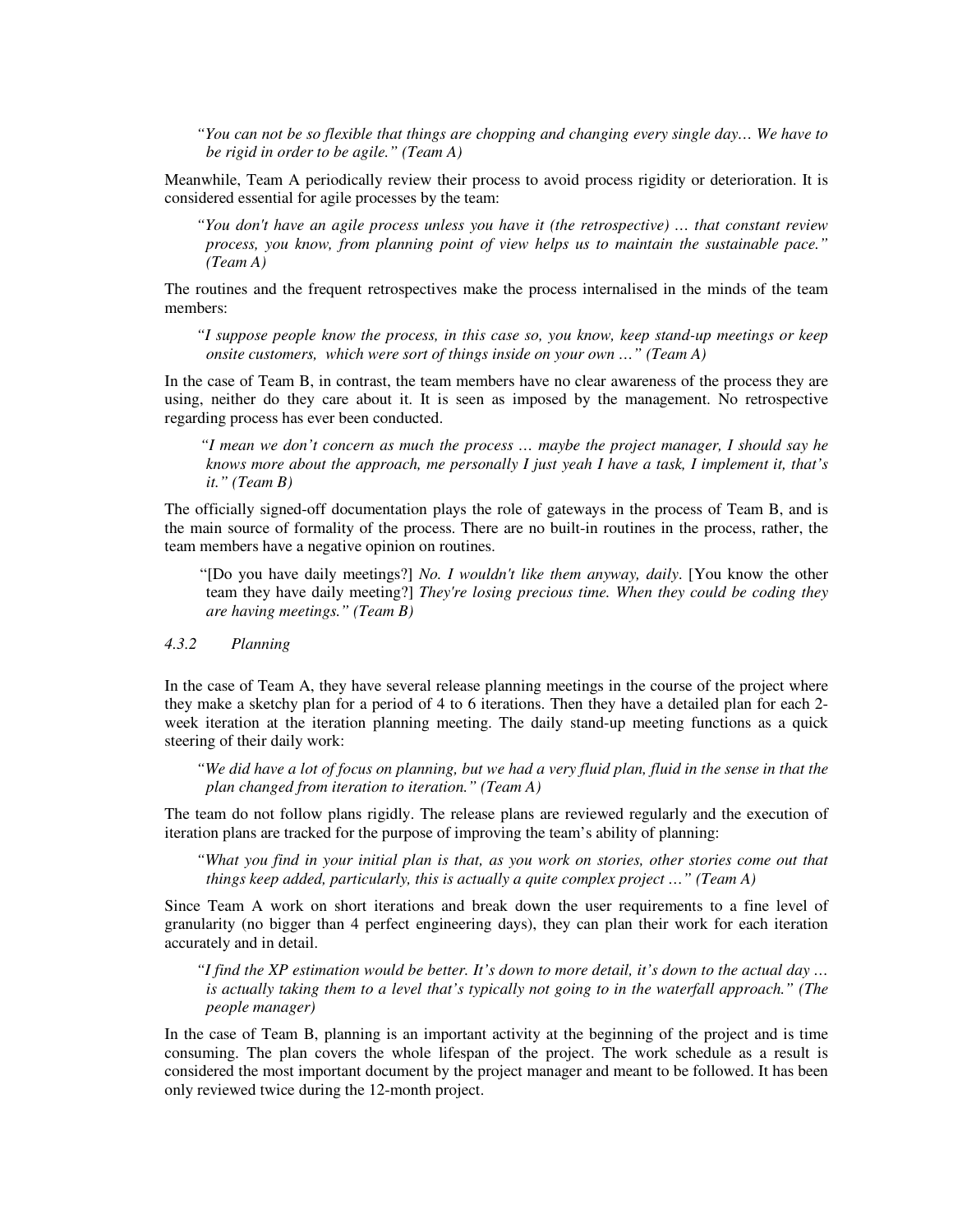*"The schedule is kind of like, if we were driving, for me to be the map, and if we start to go out of the map, we have to figure out how to get back on to the map … the schedule would be what I view as a kind of directive, so where we are going." (Team B)* 

Table 2 summarizes the key characteristics of the development processes of the two teams according to the dimensions of Figure 1.

| Agile manifesto | Team A                                           | Team B                                          |
|-----------------|--------------------------------------------------|-------------------------------------------------|
| Development     | Team members consider they have a formal         | Team members are not clearly aware of the       |
| process         | process.                                         | process they are using.                         |
|                 | The formality comes from the routines both       | The formality mainly comes from the             |
|                 | in the iteration cycle (2-week iteration,        | documentation sign-off, no built-in routines.   |
|                 | iteration planning meeting, retrospective, test  | Team members have negative opinion on           |
|                 | first coding pattern) and at daily level (stand- | routines.                                       |
|                 | up meeting and daily build).                     |                                                 |
|                 | Team members periodically review the             | No retrospective regarding the process.         |
|                 | process.                                         |                                                 |
|                 | The process becomes internalised in the          | The process is imposed by the management        |
|                 | minds of the team members.                       | and remains external to the team members.       |
| Documentation   | No heavy documentation – the user story and      | Documentation is mandated and prescribed -      |
|                 | associated acceptance tests are in the place of  | it plays the role of a token for negotiation of |
|                 | requirement documents, unit tests in the place   | process gateways.                               |
|                 | of system analysis and design documents.         |                                                 |
| Customer        | User story is business driven and considered     | Signed-off user requirements are the contract   |
| relationships   | as a token of conversation between the           | between developers and user.                    |
|                 | customer and the developers rather than a        |                                                 |
|                 | binding contract.                                |                                                 |
| Planning        | Planning is frequent and fluid:                  | Planning is upfront and covers a long period,   |
|                 | Release planning<br>٠                            | up to 12 months. Updates to the plan are rare   |
|                 | Iteration planning                               | and infrequent.                                 |
|                 | Daily planning at stand-up meeting               |                                                 |
|                 | Planning at a fine level of granularity (user    | Planning at a coarse level of granularity (no   |
|                 | stories fit to a 2-week iteration, no story      | fixed unit of timeframe is used for estimating  |
|                 | bigger than 4 perfect engineering days),         | tasks).                                         |
|                 | therefore better at estimation.                  |                                                 |
|                 | Plans are reviewed regularly and their           | The plan is directive. No regular review is     |
|                 | execution is tracked for the purpose of          | made of the plan.                               |
|                 | improving planning in the next round.            |                                                 |

*Table 2. The comparison of the two software development processes* 

## **5 DISCUSSION**

The edge of chaos concept (Figure 1) implies that a truly agile process is neither chaotic nor static. It needs to be structured but not so much that order prevails and innovation is stifled. A well-structured process can provide stability to a software development team. Agile practices such as time-boxed iterations and daily stand-up meetings provide a team with regular heartbeats. Meanwhile a process needs continuous adjustment and adaptation to the specific situations a team is embedded in to avoid process rigidity and deterioration. The regular retrospectives by Team A on their process allow them to take gradual steps to change and improve it, rather than leaving it to a stage where no effective action can be taken. An agile process is a delicate balance of structuring and restructuring which enables a software development team to work at a fast yet sustainable pace.

In terms of Figure 1, Team A seems to be following an agile methodology and achieving a balance between chaos and order, thus providing the enabling conditions for poising at the edge of chaos. By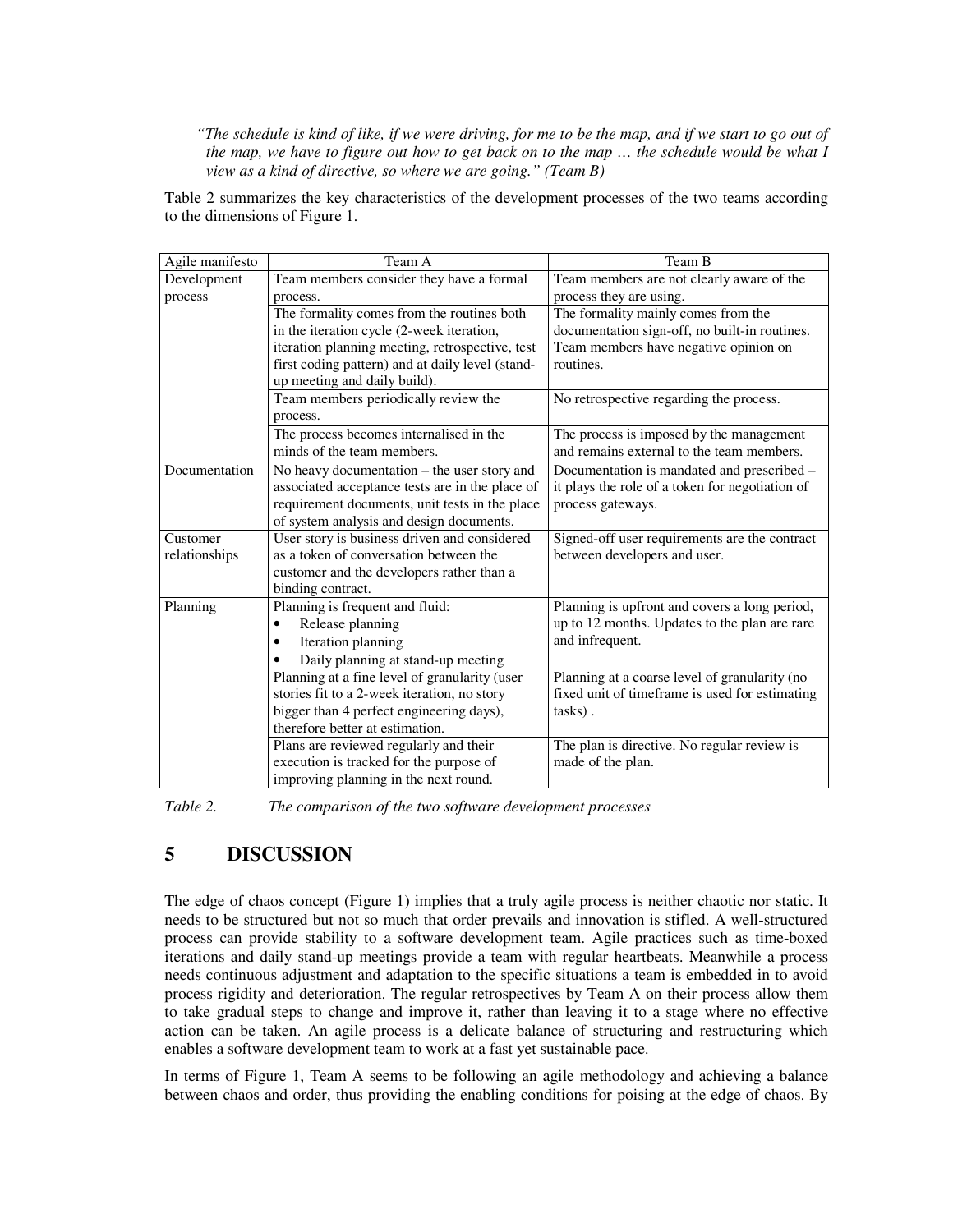contrast, Team B is at one level over-structured and might be expected to fall into the order/bureaucratic region. But, at another level there is a disconnect between what Team B say they do and what they actually do. This gap may lead to them tipping into the chaotic region, i.e., the espoused structures adopted by Team B may become ineffectual with the result that the project has insufficient structure. Our conceptual model suggests that it is not just agile methods that are at risk of tipping into chaos - it is also possible that the waterfall approach to software development may well turn out, in practice, to be chaotic.

The edge of chaos metaphor also implies that, while it is possible to work on the fine details of the short-term patterns of a system, its long-term behaviours are unpredictable. In agile processes, short iterations provide a timeframe in which a team can work with certainty. This certainty makes shortterm planning possible and meaningful. Since user requirements are typically broken down to a fine level of granularity in agile processes, it provides a good basis for accurate and detailed planning. However, there is a danger of becoming short-sighted while working on short-term iterations, that is, to ignore the potential problems posed by long-term uncertainty. Frequent planning and plan reviewing enable a team to embrace long-term uncertainty by constantly steering and adjusting the direction they head for. Frequent planning is also a natural consequence of frequent feedback loops in agile processes due to the intensive interactions between customers and development teams as well as among team members. The value of feedback would be lost if no appropriate planning action followed. Meanwhile, plan reviewing is a learning opportunity for a team to improve their ability to plan. Planning in agile processes is a "paradox of planning and not planning that unfolds as a practice required by settings in which large degrees of uncertainty and ambiguity are inevitable" (Baskerville 2006, p.115). Rather than upfront long-term planning, agile processes incorporate frequent and fluid planning which enables a team to work with short-term certainty while embracing long-term uncertainty.

In summary, agile processes are not at the opposite of structure and planning, rather, structure and planning are integral elements of agile processes. A truly agile process is able to balance order and chaos and to poise at the edge of chaos, in the region of emergent complexity. Therefore, a "chaordic" (Highsmith 2002, p. xxiii) - both order and chaos- perspective is needed for managing agile processes.

## **6 SUMMARY**

The contribution of this paper has been to use the edge of chaos concept from Complex Adaptive Systems theory to investigate software development processes and provide a better understanding of the role played by structure and planning. To illustrate our points, the software development processes of two teams in a major IT company, one using XP, the other the waterfall process, have been presented and compared, and the issues regarding structure and planning in agile processes have been discussed using the edge of chaos and the agile manifesto as the theoretical lens. We have suggested that the waterfall method, although potentially over-structured and bureaucratic in the abstract, may, in practice, turn out to be chaotic. Conversely, it seems reasonable to assume that agile methods, when followed rigidly without reflection, could also become bureaucratic and over-ordered. Further work is needed to explore the patterns of organization and behaviour that contribute to agility, irrespective of the espoused methodology.

### References

- Anderson, P. (1999). Complexity theory and Organization Science. Organization Science: A Journal of the Institute of Management Sciences, 10(3), 216-232.
- Augustine, S., Payne, B., Sencindiver, F. and S. Woodcock (2005). Agile Project Management: Steering from the Edges. Communication of ACM, 48(12), 85-89.
- Avison, D. E. and G. Fitzgerald (2003a). Where now for development methodologies? Communications of the ACM, 46(1), 78-82.